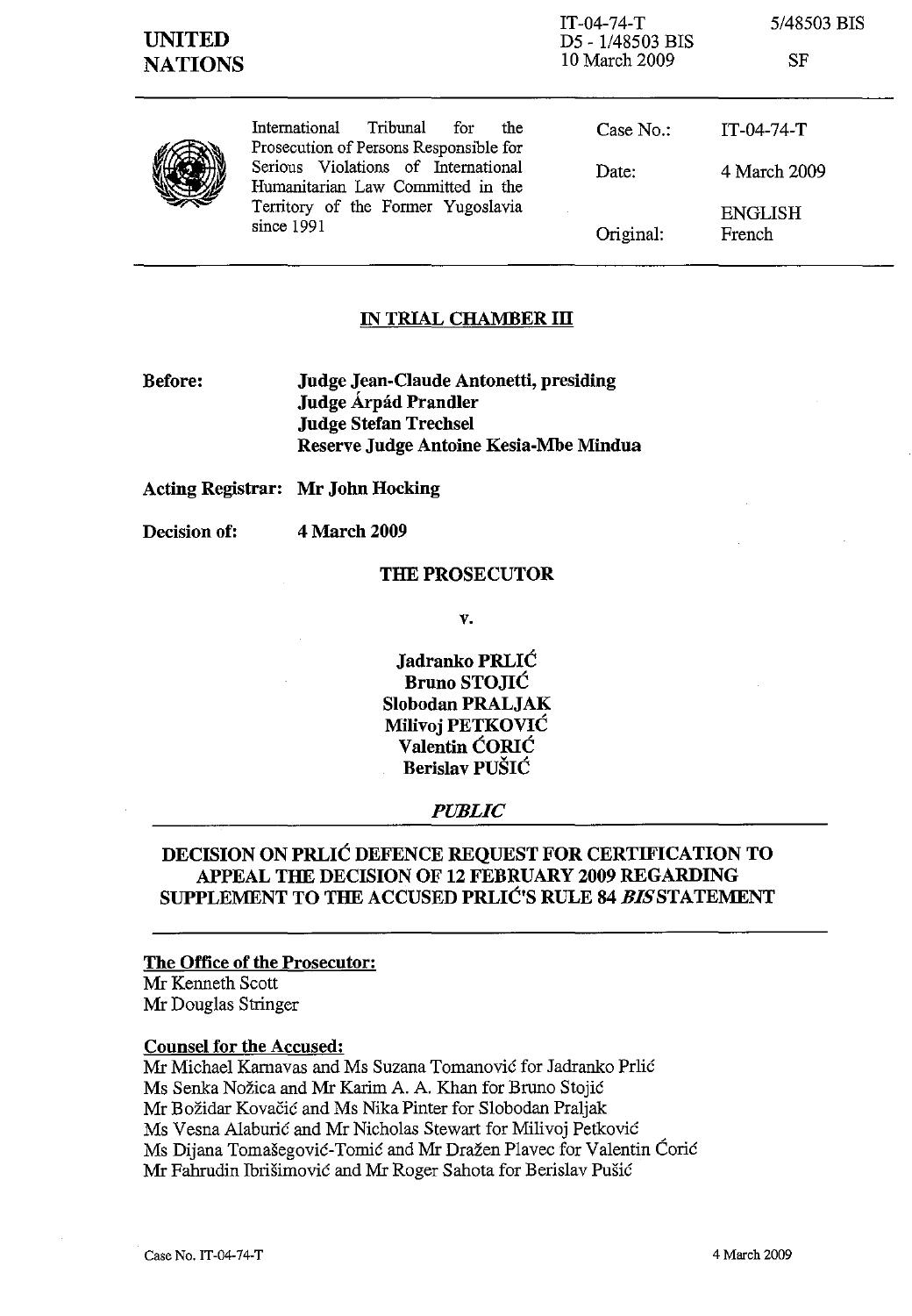**TRIAL CHAMBER ill** ("Chamber") of the International Tribunal for the Prosecution of Persons Responsible for Serious Violations of International Humanitarian Law Committed in the Territory of the Former Yugoslavia since 1991 ("Tribunal"),

**SEIZED** of "Jadranko Prlic's Request for Certification to Appeal under Rule 73 (B) against the *'Decision relative au supplement de l'Accuse Prlic en vertu de l'article 84 bis du Reglement,'* 12 February 2009", filed by Counsel for the Accused Prlic ("Prlic Defence") on 13 February 2009 ("Request"), in which the Prlic Defence requests that the Chamber certify the appeal it intends to lodge against the said decision pursuant to Rule 73 (B) of the Rules of Procedure and Evidence ("Rules"),

**NOTING** the "Prosecution Response to Jadranko Prlic's Request for Certification to Appeal under Rule 73 (B) against the *Décision relative au supplément à la declaration de l'Accuse Prlic en vertu de l'article* 84 *bis du Reglement,* 12 February 2009", filed by the Office of the Prosecutor ("Prosecution") on 23 February 2009 ("Response"), in which the Prosecution requests that the Chamber deny the Request of the Prlic Defence on the ground that the conditions set forth in Rule 73 (B) of the Rules have not been fulfilled,

**NOTING** the "Decision Regarding Supplement to the Accused Prlic's Rule 84 *bis* Statement", rendered by the Chamber on 12 February 2009 ("Decision of 12 February 2009"),

**CONSIDERING** that the other Defence teams did not file a response to the Request,

**CONSIDERING** that in support of the Request, the Prlic Defence alleges that the refusal of the Chamber, in its Decision of 12 February 2009, to admit the written supplement to the statement given by Jadranko Prlic pursuant to Rule 84 *bis* of the Rules ("Supplement") infringes upon the right of the Accused Prlic to a fair trial, firstly, in that it does not allow him to participate effectively in his own defence and, secondly, in that it violates the principle of equality of arms since, in the impugned decision, the Chamber did not take into consideration the constraints of time and resources imposed upon the Prlic Defence,<sup>1</sup>

<sup>&</sup>lt;sup>1</sup> Request, para. 6.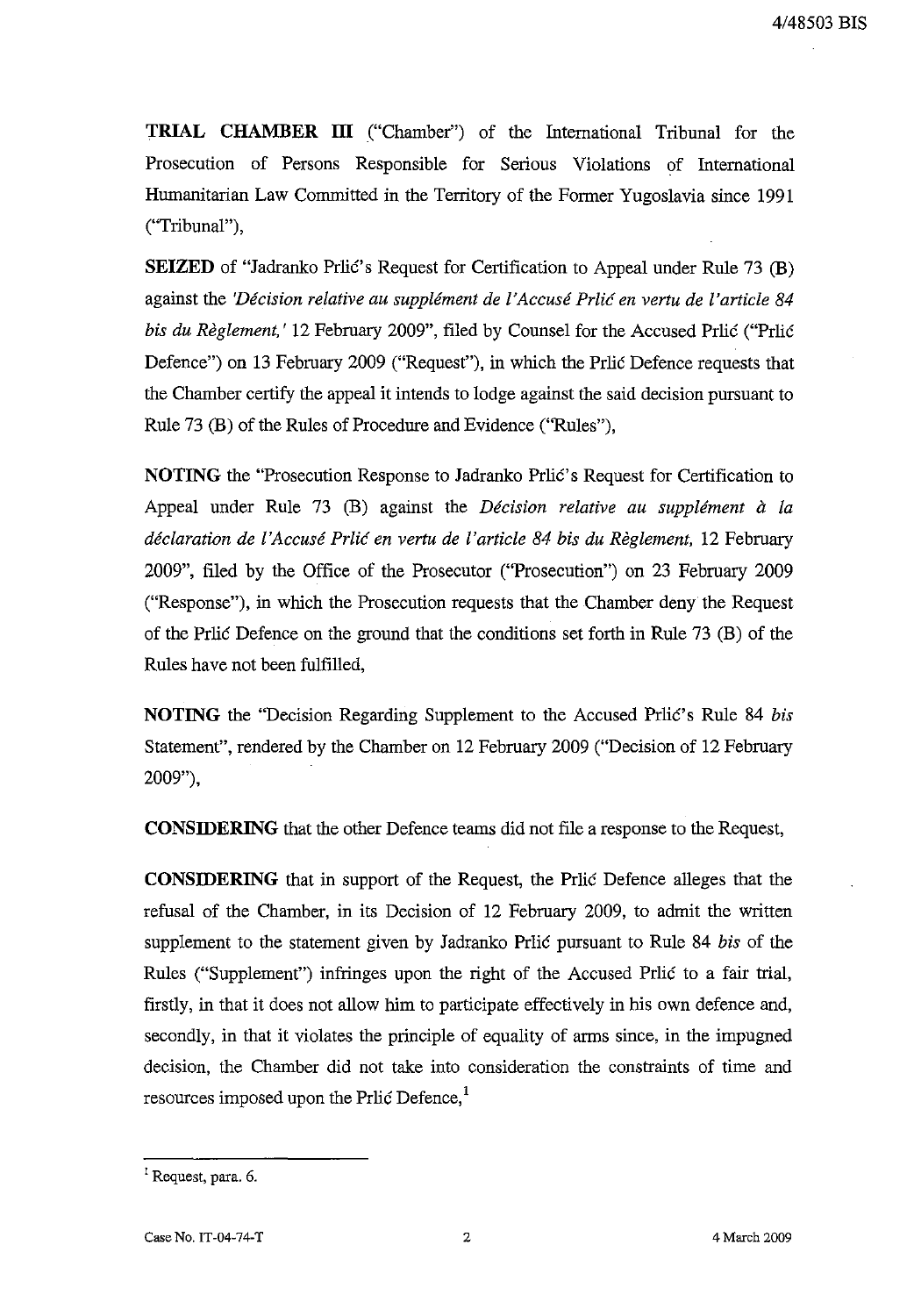**CONSIDERING** that the Prlic Defence also submits that the Chamber's refusal to admit the Supplement may, for purely procedural reasons, lead to the exclusion of evidence likely to offer indicia of relevance which, in particular, might form the basis for the acquittal of the Accused Prlic, $^{2}$ 

**CONSIDERING** that the Prlic Defence maintains, for the aforementioned reasons, that the refusal of the Chamber to admit the Supplement would affect the fair and expeditious conduct of the proceedings or outcome of the trial, within the meaning of Rule 73 (B), and that an immediate resolution of the issue will materially advance the  $proceedings, <sup>3</sup>$ 

**CONSIDERING** that, in its Response, the Prosecution requests that the Chamber deny the Request on the ground that the fair and expeditious conduct of the proceedings or outcome of the trial are not jeopardised by the refusal of the Chamber to admit the Supplement and that an immediate resolution of this issue by the Appeals Chamber will not materially advance the proceedings,<sup>4</sup>

**CONSIDERING** that, in its Response, the Prosecution rejects in particular the allegations made by the Prlic Defence regarding the infringement of the Accused Prlic's right to a fair trial and submits, firstly, and based in particular upon the fact that the Accused Prlic gave a statement pursuant to Rule 84 *bis,* that there are no indications that the Accused Prlic has not participated fully in the preparation of his  $case<sup>5</sup>$  and, secondly, that the claims of time constraints and lack of resources alleged by the Prlic Defence in support of its Request are unfounded,<sup>6</sup>

**CONSIDERING** that the Prosecution recalls specifically, first, that the Prlic Defence, as opposed to the other defence teams, did not appeal the "Decision Allocating Time to the Defence to Present its Case" of 25 April 2008 and did not ask for additional time for the cross-examination of Expert Witness William Tomlianovich during the Prosecution case, $^7$  and maintains, second, that the argument about a lack of resources was raised too late by the Prlic Defence and should have

 $<sup>2</sup>$  Request, para. 7.</sup>

 $3$  Request, paras 6 and 7.

Response.

<sup>5</sup> Response, para. 5,

<sup>&</sup>lt;sup>6</sup> Response, paras 6 and 7.

<sup>7</sup> Response, paras 6-10.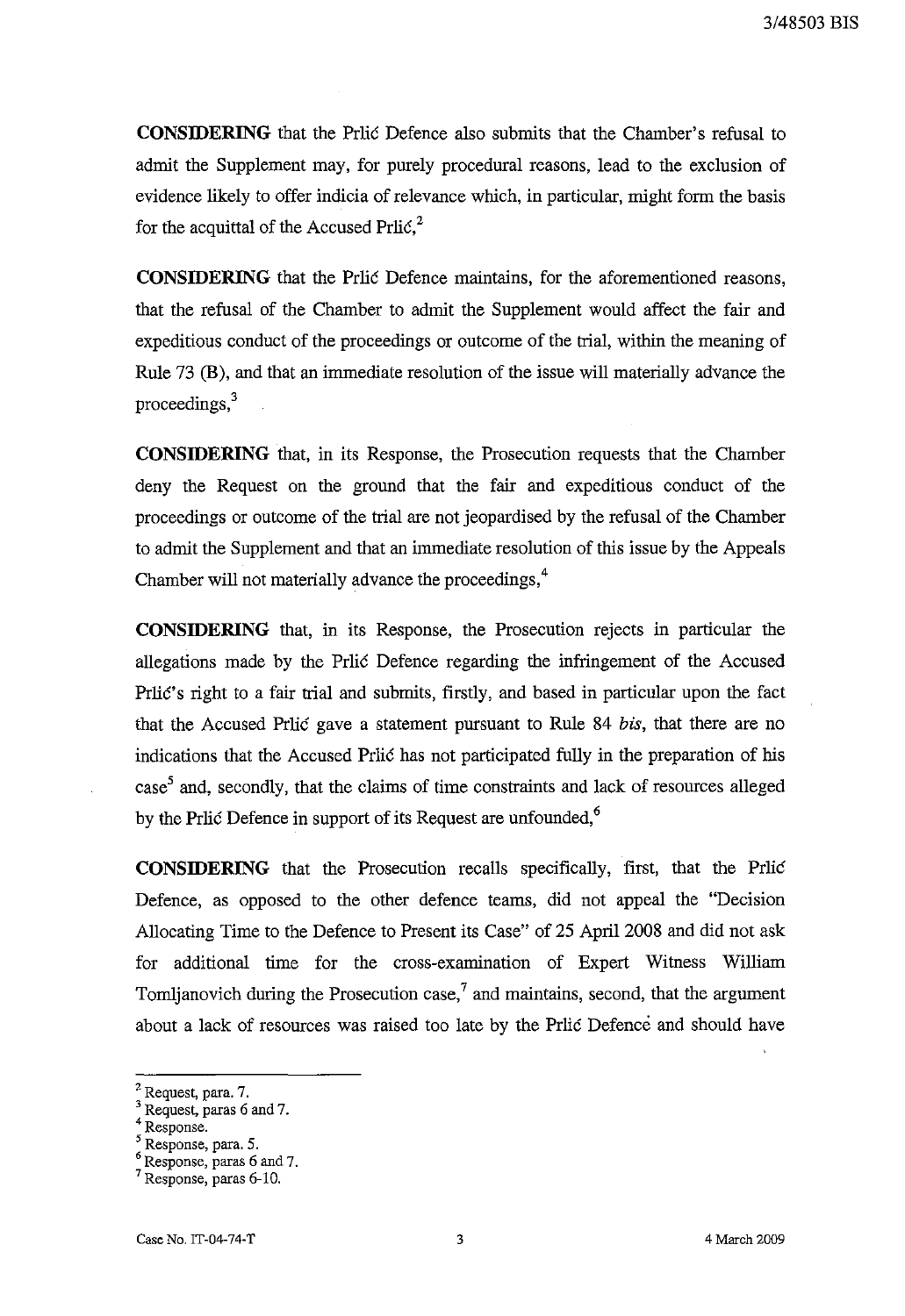been raised with the Trial Chamber prior to the beginning of the case-in-chief of the Accused Prlic, if the Prlic Defence regarded this as necessary,<sup>8</sup>

**CONSIDERING** that in the Reponse, the Prosecution also submits that Tribunal jurisprudence suggests that requests for certification to appeal are the exception and not the rule, and stresses that the Prlic Defence has other means at its disposal to request the partial admission of this Supplement, in particular as part of the Prlic Defence closing brief.<sup>9</sup>

**CONSIDERING** that, pursuant to Rule 73 (B) of the Rules, "[Djecisions on all motions are without interlocutory appeal save with certification by the Trial Chamber, which may grant such certification if the decision involves an issue that would significantly affect the fair and expeditious conduct of the proceedings or the outcome of the trial, and for which, in the opinion of the Trial Chamber, an immediate resolution by the Appeals Chamber may materially advance the proceedings."

**CONSIDERING,** consequently, that certification to appeal is a matter within the discretionary power of the Chamber which must, in any event, first ensure that the two cumulative conditions set forth in Rule  $(73 \text{ (B)})$  of the Rules have been met in the case in question, 10

**CONSIDERING** that the Chamber based its Decision of 12 February 2009 on Rule *84 bis* of the Rules, according to which an accused may, after the opening statements of the parties, if he or she so wishes, and the Trial Chamber so decides, make a statement under the control of the Trial Chamber,

**CONSIDERING** that, in its Decision of 12 February 2009, the Chamber held that the procedure provided for under Rule 84 *bis* of the Rules was not appropriate for admitting a Supplement to the statement of an accused,

**CONSIDERING,** nonetheless, that, although the Chamber is convinced that the Decision of 12 February 2009 is founded in law, it holds firstly that the Prlic Defence has nonetheless demonstrated that the refusal of the Chamber to accept the

<sup>8</sup> Response, para. 10.

<sup>&</sup>lt;sup>9</sup> Response, paras 13 and 14.

<sup>10</sup> *The Prosecutor* v. *Pavle Strugar,* Case No. IT-01-42-T, Decision on Defence Motion for Certification, 17 June 2004, para. 2.